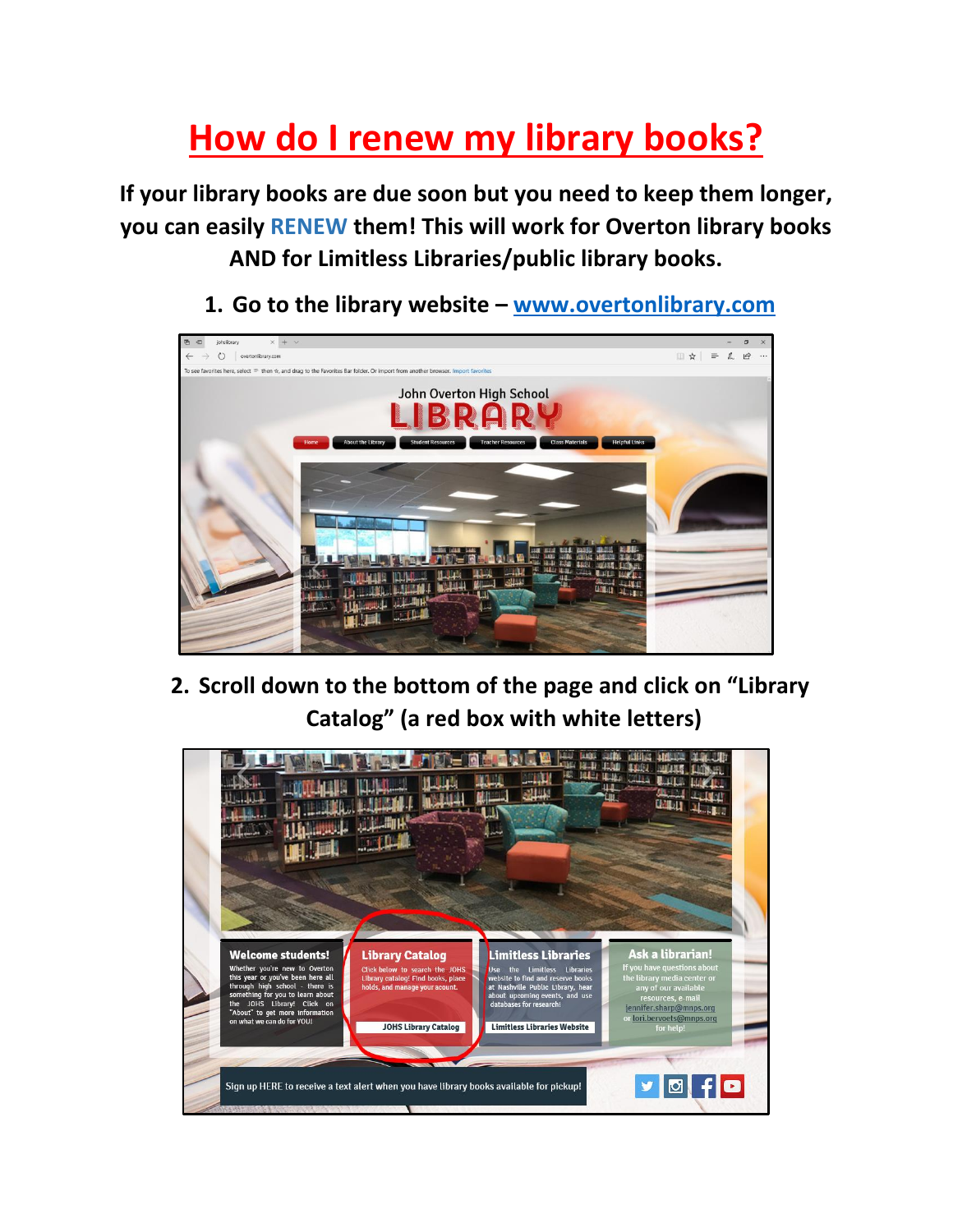**3. Click on the orange button at the top right of the screen that says "My Account."**



**4. Log into your account. Your Library Card Number is your Student ID #. Your PIN is your birthday – 4 digits – MMDD. Example: My birthday is October 19th, so my PIN would be 1019.**

| <b>METRO</b><br>Nashville<br>Public                                                                                                                                                                                                                                                      | <b>My Account</b>                                                                |
|------------------------------------------------------------------------------------------------------------------------------------------------------------------------------------------------------------------------------------------------------------------------------------------|----------------------------------------------------------------------------------|
| PUBLIC                                                                                                                                                                                                                                                                                   |                                                                                  |
| Browse Catalog »My Account » /MyAccount/Login »<br><b>SEARCH</b><br>Login to your account<br>$Q \rightarrow$<br><b>Library Card Number:</b><br>LOGIN TO MY ACCOUNT<br>PIN:<br>Select a school catalog to search<br>◡<br>Check out our LibGuides!<br>Limitless Libraries<br>Give Feedback | <b>Reveal Password</b><br><b>Remember Me</b><br>Login                            |
| Kid's Catalog<br>Can't Find What You Want?                                                                                                                                                                                                                                               |                                                                                  |
| <b>Privacy Notice</b><br>About Us<br>Contact Us<br>Γ<br>⌒<br>v. 2017.12.1 (a793a1bb3cf9006788bbb0c14eec2e77456ff3b8)                                                                                                                                                                     | $\frac{You}{t}$<br><b>⊠ Newsletter Signup</b><br>f<br>v<br>ര<br>$\bullet\bullet$ |